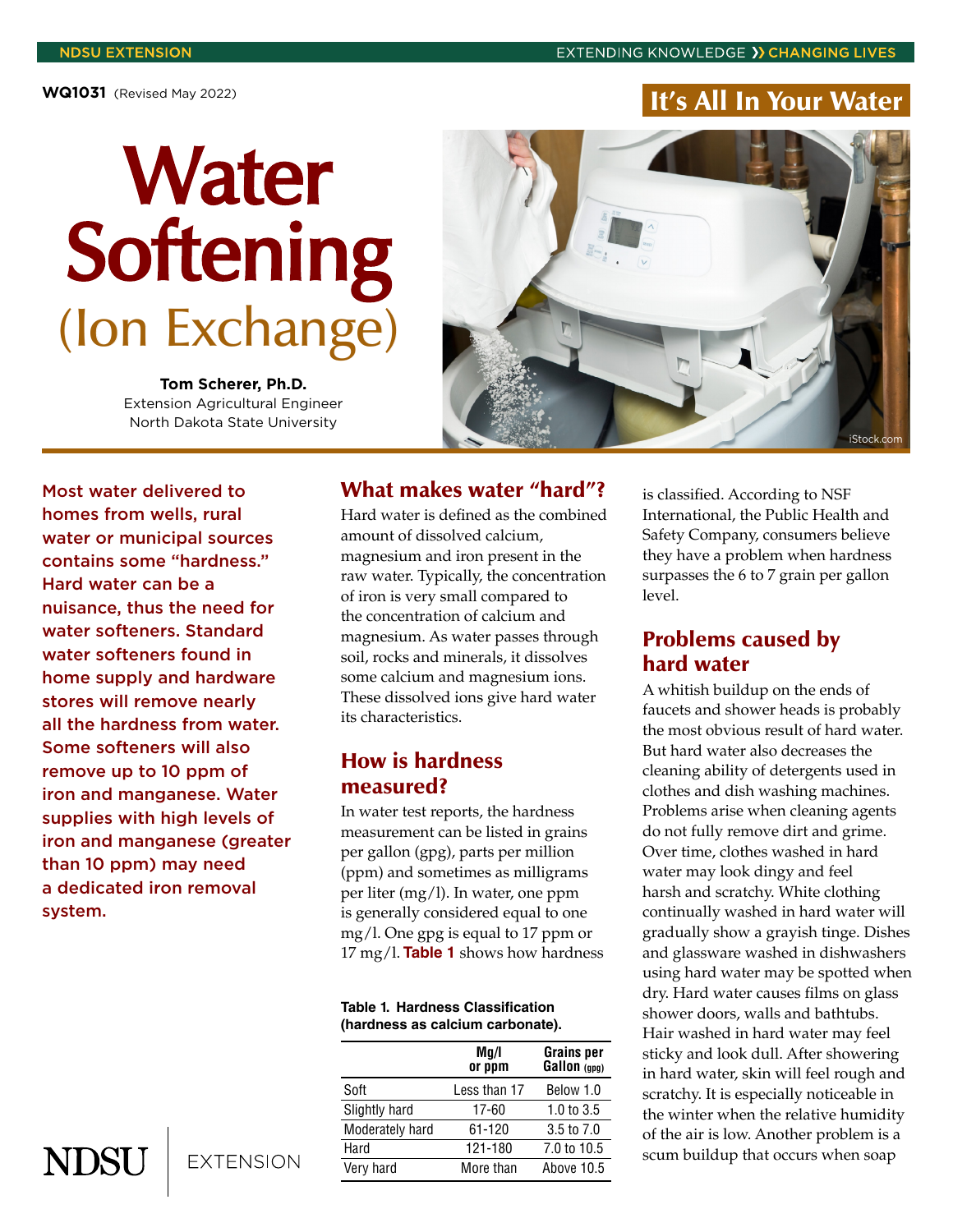combines with dissolved calcium and magnesium. Soap scum is difficult to remove from sinks and appliances.

Household appliance performance may be affected by hard water. When heated, calcium carbonate and magnesium carbonate precipitate from the water and coat the heating elements in electric hot water heaters. In addition, the precipitate will also coat the inside of the tanks for both electric and natural gas hot water heaters. A large-scale buildup slows the heating process and requires more energy to heat water. Water heaters with large accumulations of mineral buildup will have shorter life spans. Scale deposits also accumulate to plug plumbing fixtures and build up in other appliances like coffee pots.

# The ion exchange process

The dissolved calcium  $(Ca^2+)$  and magnesium  $(Mg<sup>2</sup>)$  ions that cause hard water can be removed fairly easily by using an ion exchange procedure where the relatively large calcium and magnesium ions displace smaller sodium (Na+) ions. Standard water softeners are classified as cation exchange devices where the term cation refers to positively charged ions dissolved in water. In the ion exchange process, the smaller sodium ions are used to coat an exchange medium in the softener. The exchange medium can be natural "zeolites" or synthetic resin beads that resemble wet sand.

As hard water passes through a softener, the calcium and magnesium ions trade places with sodium ions **(Figure 1)**. Sodium ions are held loosely and are easily replaced by the larger calcium and magnesium ions. During this process "free" sodium ions are released into the water.

#### Softening Process

After a certain amount of hard water has passed through the softener, much of the exchange medium becomes coated with calcium and magnesium ions. When this occurs, the exchange medium must be recharged or regenerated **(Figure 1)**. To recharge the



Figure 1. Softening process. *(Adapted by D. Baer, 2012.)*

softener with sodium ions, a softener is backflushed with a salt brine solution. Sodium ions are supplied from the dissolved sodium chloride (NaCl) salt brine. During a backflush operation, sodium ions in the brine solution replace the calcium and magnesium ions on the exchange medium.

#### Recharging Process

The time between recharging cycles depends on the hardness of the water, the amount of water used, the rated hardness removal of the softener and the capacity of the exchange media to remove hardness.

## Have Your Water Tested

Before buying any water treatment equipment, you should know what impurities are in the water supply. The types and amounts of impurities in your water can be determined by an accredited water testing laboratory. A list of water testing laboratories is available in NDSU WQ1341 *["Drinking Water Quality: Testing and](https://www.ndsu.edu/agriculture/extension/publications/drinking-water-quality-testing-and-interpreting-your-results)  [Interpreting Your Results."](https://www.ndsu.edu/agriculture/extension/publications/drinking-water-quality-testing-and-interpreting-your-results)* The results of the water test will help determine if softening is needed. The water test may reveal other dissolved minerals that may require additional treatment.

If you obtain water from a private water supply, water testing is your responsibility. Water testing should be done on a regular basis. If a problem is suspected, test more often.

Community water supplies are monitored and treated to protect users from health threatening water impurities but may still have high hardness. Ask your supplier for a copy of the latest water test results.

Consumption of hard water is actually good for humans since the body will use some of the calcium and magnesium, but for appliances, it is considered a nuisance and not a health problem. Hardness removal is not a necessity to protect your health, but water softening is popular because most people prefer softened water for bathing, cleaning and washing.

# Health risks associated with softened water

During the softening process sodium is released from the exchange media into the output water. For every grain of hardness removed from water, about 8 mg/1 (ppm) of sodium is added. People on restricted-sodiumintake diets should account for increased levels of sodium in softened water. Your family physician should be consulted. Sodium intake from softened water can be avoided by leaving one kitchen tap unsoftened for drinking and cooking. Substituting potassium chloride for sodium chloride may be appropriate if health or environmental reasons necessitate restricting sodium. Potassium chloride is more expensive and adheres more strongly to the resin, reducing the exchange efficiency when compared to sodium chloride. About 10% more potassium chloride salt is used during the backflush operation.

## Types of water softening equipment available

The primary difference between water softener models is in the way they schedule the backflush cycles. This is important because recharging the beads with salt too early wastes salt and water. Recharging too late causes performance to fall off.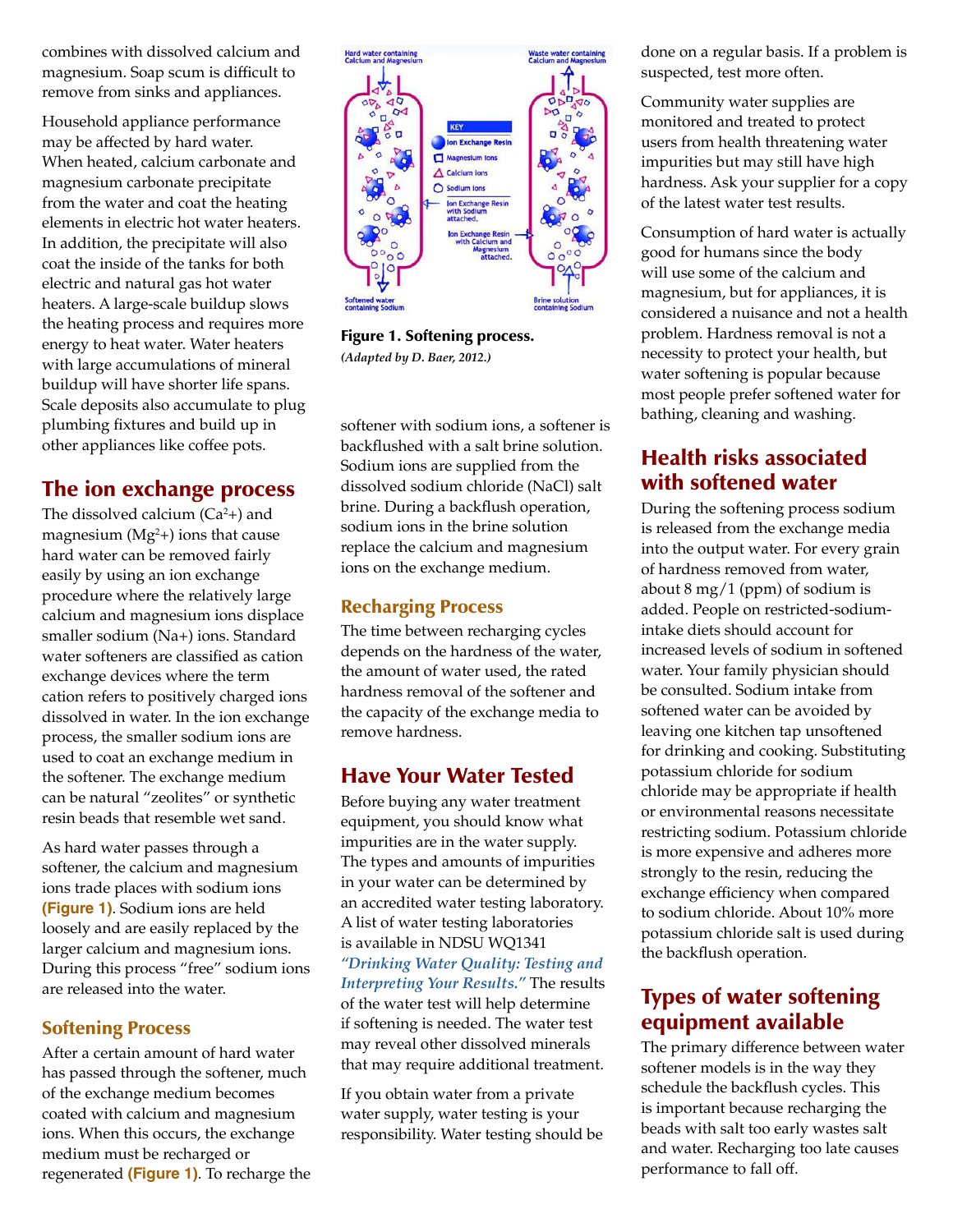#### **Water softeners are classified into four different categories:**

- **1. Semiautomatic:** The operator initiates only the recharging cycle. A button is pushed when the softener needs recharging and the unit will control and complete the recharging process.
- **2. Automatic:** The most common softener is equipped with a programmable timer that automatically initiates the recharge cycle operation. The operator needs only to set the timer and add salt when needed. However, many models allow the homeowner to either use the timer or set the recharge cycle based on amount of water that has passed through the softener.
- **3. Demand-initiated regeneration (DIR):** All operations are initiated and performed automatically in response to the water use demand for softened water. DIR systems generally have two softening tanks and a brine tank. While one tank is softening the other tank is recharging.
- **4. Off-site regeneration (generally rental units):** A used softening tank is physically replaced with a recharged tank. Spent softening tanks are then recharged at a central location.

# Operation and maintenance

Maintenance of water softeners is largely confined to restocking the salt supply for the brine solution. With semiautomatic models, the owner will also have to start the recharging cycle. Salt can be purchased in the form of pellets, granules or blocks.

The brine tank may require periodic cleaning. The operator's manual will usually have instructions on how to use bleach to clean the brine tank. The frequency of cleaning depends on the amount and purity of the salt used in the softening process. The brine valve and float assembly should also be checked and cleaned as often as needed.

The presence of excess iron or hydrogen sulfide can inhibit the effectiveness of a water softening unit. Installation of the iron removal equipment may be required (see the NDSU *["Iron and Manganese](https://www.ndsu.edu/agriculture/extension/publications/iron-and-manganese-removal)  [Removal"](https://www.ndsu.edu/agriculture/extension/publications/iron-and-manganese-removal)* publication WQ1030). Water test results will help make that determination. More frequent backflushing (reversing the normal flow of water through the treatment unit) may be required to remove iron buildup.

# Cost of water softeners and supplies

Retail prices for home water softeners may range from approximately \$400 to \$2,700 depending on the size and type of softener. Softeners are rated by the total number of grains the unit can remove before being recharged. Cost of salt is approximately \$5 to \$10 per 40-pound bag of sodium chloride (NaCl) depending on the form purchased and up to \$25 per 40-pound bag for potassium chloride (KCl).

# Advantages of water softeners

Softeners offer: 1) cleaner, softer-feeling clothes; 2) longer life of appliances including washing machine, dishwasher and water heater; 3) less use of household cleaning products, such as detergents, as well as personal cleanliness products, like shampoo; 4) reduction of water spotting.

## Disadvantages of water softeners

1) Softened water is not recommended for watering house plants, lawns and gardens due to its sodium content. 2) Water used in recharging a water softener may overload or reduce the effectiveness of small septic or sewer systems. 3) There may be health risks from sodium intake. 4) Softened water is not recommended for steam irons or evaporative coolers. The best choice for such appliances is distilled water or water from a reverse osmosis unit.

# Alternatives to ion exchange units

Hard water problems can be reduced by using detergents that include water softening chemicals in their formulation. Some types of chemicals can be added to hard water to reduce the negative effect from calcium and magnesium. Chemical treatment for household water softening is recommended for low levels of hardness.

Two types of chemicals used to soften water for home laundry are Sal Soda and Calgon.

**Sal Soda** combines with calcium and magnesium to form solid particles. These particles settle out with particles of dirt during washing. Use of precipitating additives such as Sal Soda may not fully clean your laundry because solid particles may cling to fabrics.

**Calgon** softens water by combining with calcium and magnesium to form compounds that stay in solution. Use of nonprecipitating additives such as Calgon has a negative environmental effect because they have high phosphate content.

# Magnetic conditioning

Magnetic water conditioning devices have been marketed based on a variety of claims regarding their effect on water hardness and related scale formation. The Water Quality Association, a not-for-profit trade association for the water treatment industry, has not been able to determine standards for these products and report inconsistent performance to date. Several research reports have stated that there was no change in the physical and chemical properties or the calcium ion concentration of water treated with these devices.